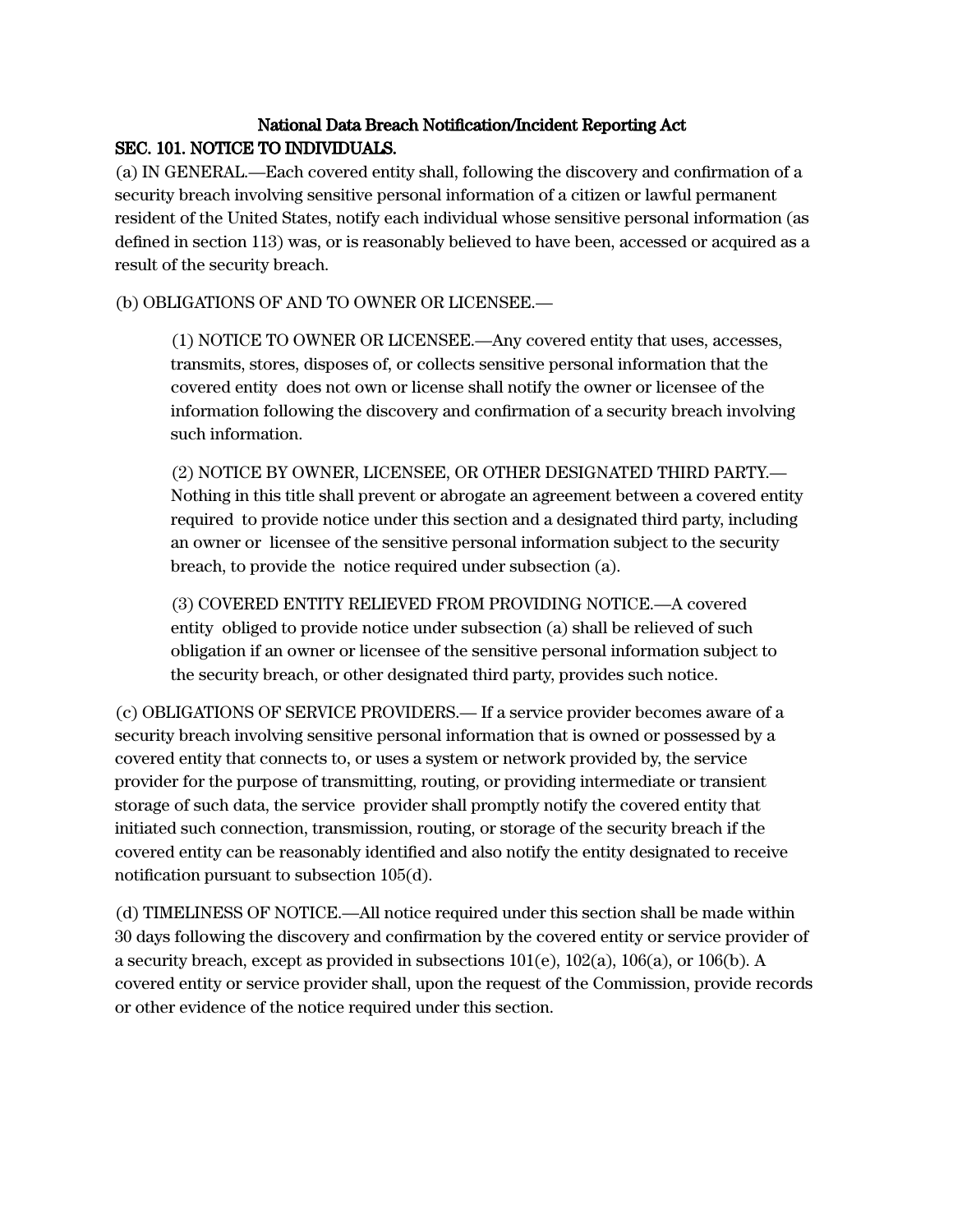# (e) DELAY OR WAIVER OF NOTICE FOR LAW ENFORCEMENT OR NATIONAL SECURITY PURPOSES.—

(1) IN GENERAL.— Upon written notification from a Federal law enforcement agency to the covered entity that experienced the breach, notice to individuals shall be delayed if a Federal law enforcement agency determines that such notice:

(A) would impede a criminal investigation or national security activity;

(B) could reveal sensitive sources and methods or similarly impede the ability of an agency or department to conduct criminal investigations or national security activities; or

(C) could cause damage to national security.

(2) EXTENDED DELAY OF NOTICE.—If the notice required under subsection (a) is delayed pursuant to paragraph (1), a covered entity shall give the notice 30 days after the day such delay was invoked unless the Federal law enforcement agency provides in its written notification that extended delay is necessary. Such notifications for extended delay shall specify a period of delay for up to one year, subject to renewal. The Federal law enforcement agency may revoke the delay by a subsequent written notification as appropriate.

(3) WAIVER OF NOTICE.—Notice to individuals shall not be required if the Attorney General, Director of National Intelligence, or head of a Federal law enforcement agency determines that such notice reasonably could be expected to cause damage to the national security or a department or agency's ability to conduct national security activities and provides written notification to the covered entity waiving such notice.

(4) IMMUNITY.—No cause of action shall lie in any court against any Federal agency or department or covered entity for acts relating to the delay or waiver of notice for law enforcement or national security purposes under this section.

### SEC. 102. EXEMPTIONS FROM NOTIFICATIONS TO INDIVIDUALS.

#### (a) SAFE HARBOR. —

(1) IN GENERAL. —A business entity is exempt from the notification requirement under section 101, if the following requirements are met:

(A) RISK ASSESSMENT. —A risk assessment, in accordance with paragraph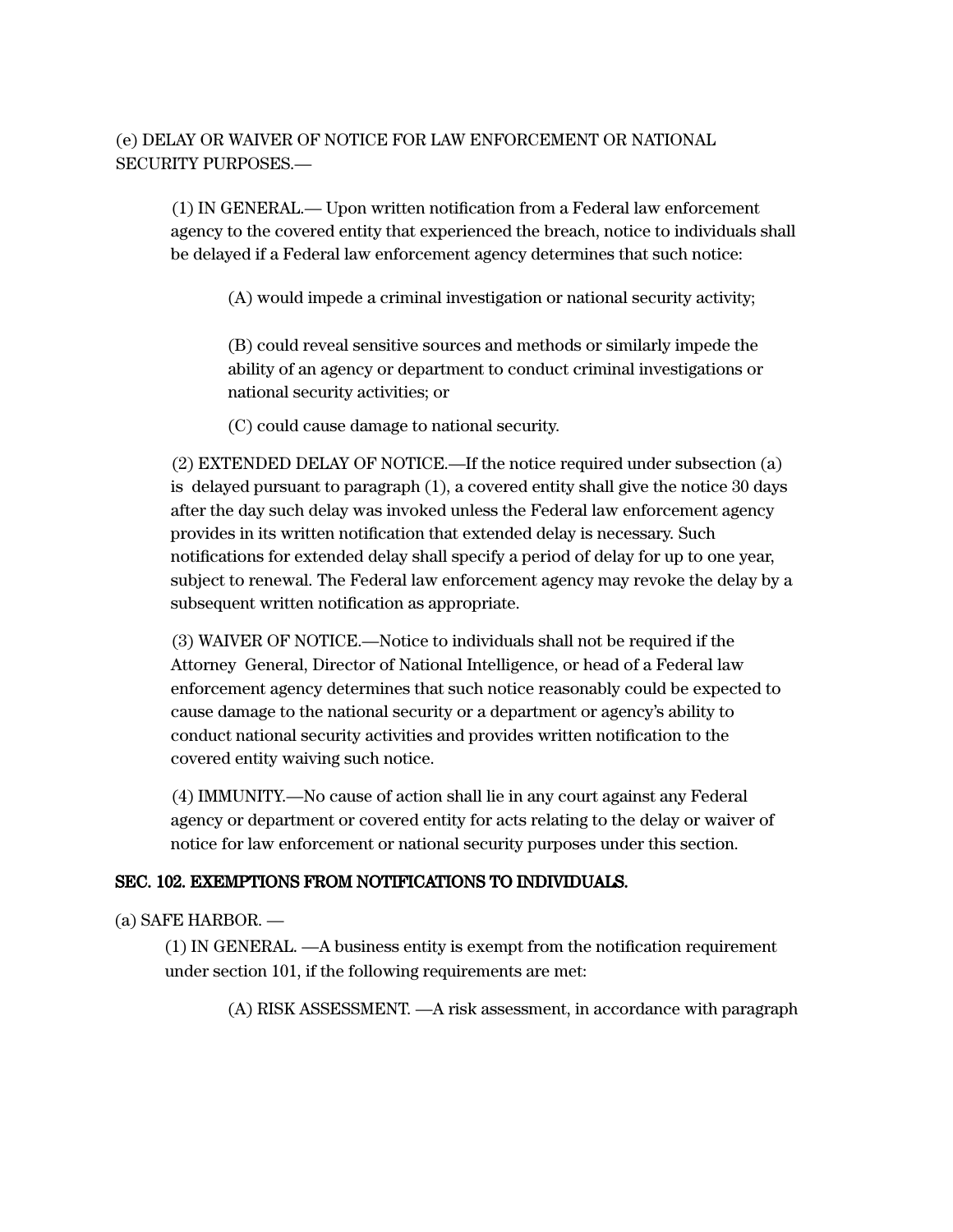(3), is conducted by or on behalf of the covered entity that concludes that there is no reasonable risk that a security breach has resulted in, or will result in, harm to the individuals whose sensitive personal information was subject to the security breach.

(B) NOTICE TO COMMISSION. —Without unreasonable delay and not later than 30 days after the discovery and confirmation of a security breach, unless extended by the Commission or a Federal law enforcement agency under section 101 (in which case, before the extended deadline), the covered entity notifies the Commission, in writing, of—

(i) the results of the risk assessment; and

(ii) the decision by the covered entity to invoke the risk assessment exemption described under subparagraph (A).

(C) DETERMINATION BY COMMISSION. —During the period beginning on the date on which the notification described in subparagraph (B) is submitted and ending 10 days after such date, the Commission has not issued a determination in writing that a notification should be provided under section 101, the exemption shall be deemed to have been granted.

(D) DELEGATION.—The Commission may delegate authority pursuant to this section to the Federal Breach Notification Recipient or another Federal department or agency, designated by joint agreement with the Secretary of Homeland Security and the Attorney General, in consultation with the National Cyber Director.

(2) REBUTTABLE PRESUMPTION. —For purposes of paragraph (1) —

(A) the rendering of sensitive personal information at issue is unusable, unreadable, or indecipherable through a security technology generally accepted by experts in the field of information security shall establish a rebuttable presumption that such reasonable risk does not exist; and

(B) any such presumption shall be rebuttable by facts demonstrating the security technologies or methodologies in a specific case have been, or are reasonably likely to have been, compromised.

(3) RISK ASSESSMENT REQUIREMENTS. —A risk assessment is in accordance with this paragraph if the following requirements are met: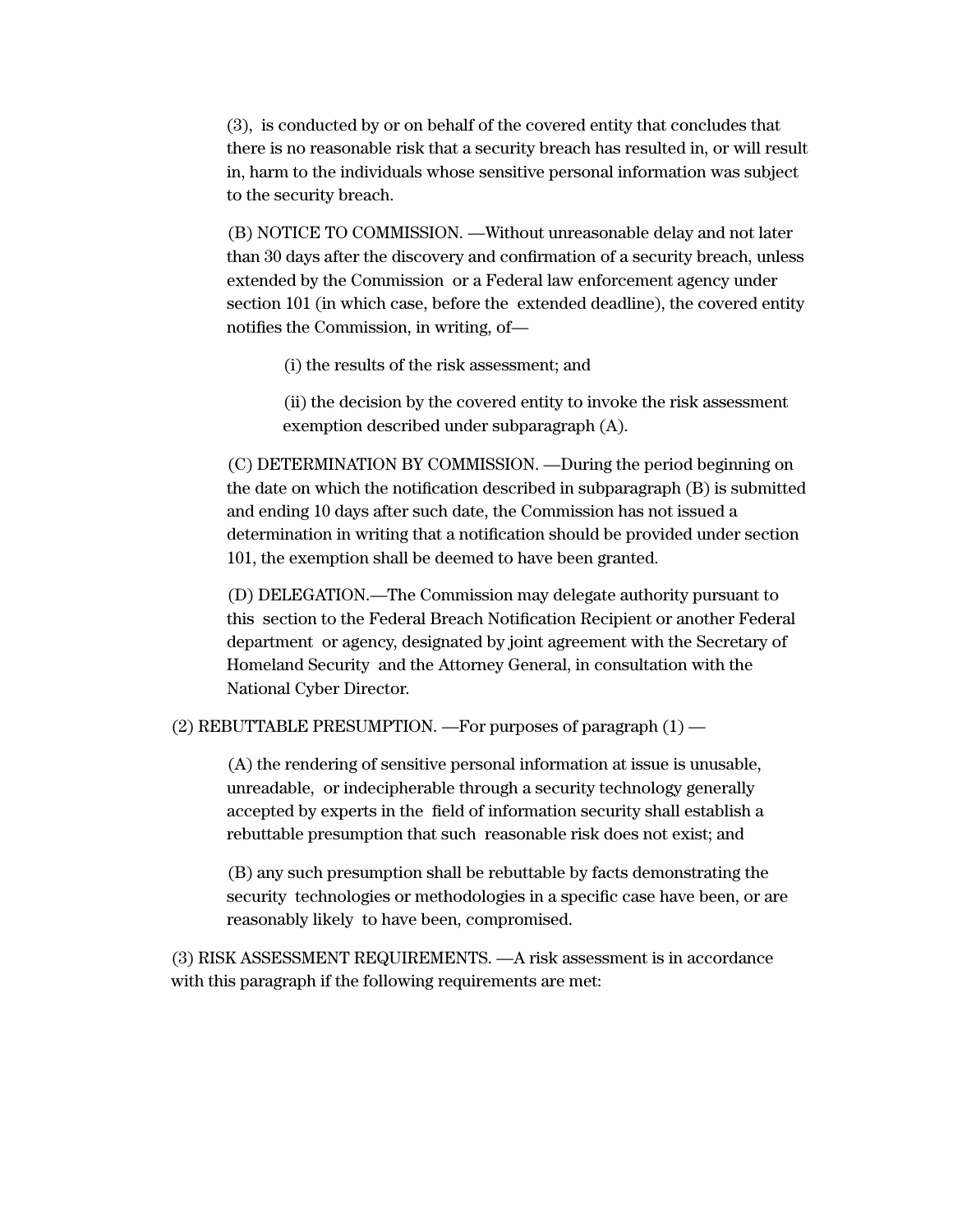(A) PROPERLY CONDUCTED. —The risk assessment is conducted in a reasonable manner or according to standards generally accepted by experts in the field of information security.

(B) LOGGING DATA REQUIRED. —The risk assessment includes logging data, as applicable and to the extent available, for a period of at least six months before the discovery and confirmation of a security breach—

> (i) for each communication or attempted communication with a database or data system containing sensitive personal information, the data system communication information for the communication or attempted communication, including any Internet addresses, and the data and time associated with the communication or attempted communication; and

> (ii) all log-in information associated with databases or data systems containing sensitive personal information, including both administrator and user log-in information.

(C) FRAUDULENT OR MISLEADING INFORMATION. —The risk assessment does not contain fraudulent or deliberately misleading information.

(b) FINANCIAL FRAUD PREVENTION EXEMPTION. —

(1) IN GENERAL. —A business entity is exempt from the notification requirement under section 101 if the business entity uses or participates in a security program that—

(A) effectively blocks the use of the sensitive personal information to initiate unauthorized financial transactions before they are charged to the account of the individual; and

(B) provides notification to affected individuals after a security breach that has resulted in fraud or unauthorized transactions.

(2) LIMITATION. —The exemption in paragraph (1) does not apply if the information subject to the breach includes the individual's first and last names or any other type of sensitive personal information other than a credit card number or credit card security code.

#### SEC. 103. METHODS OF NOTICE TO INDIVIDUALS.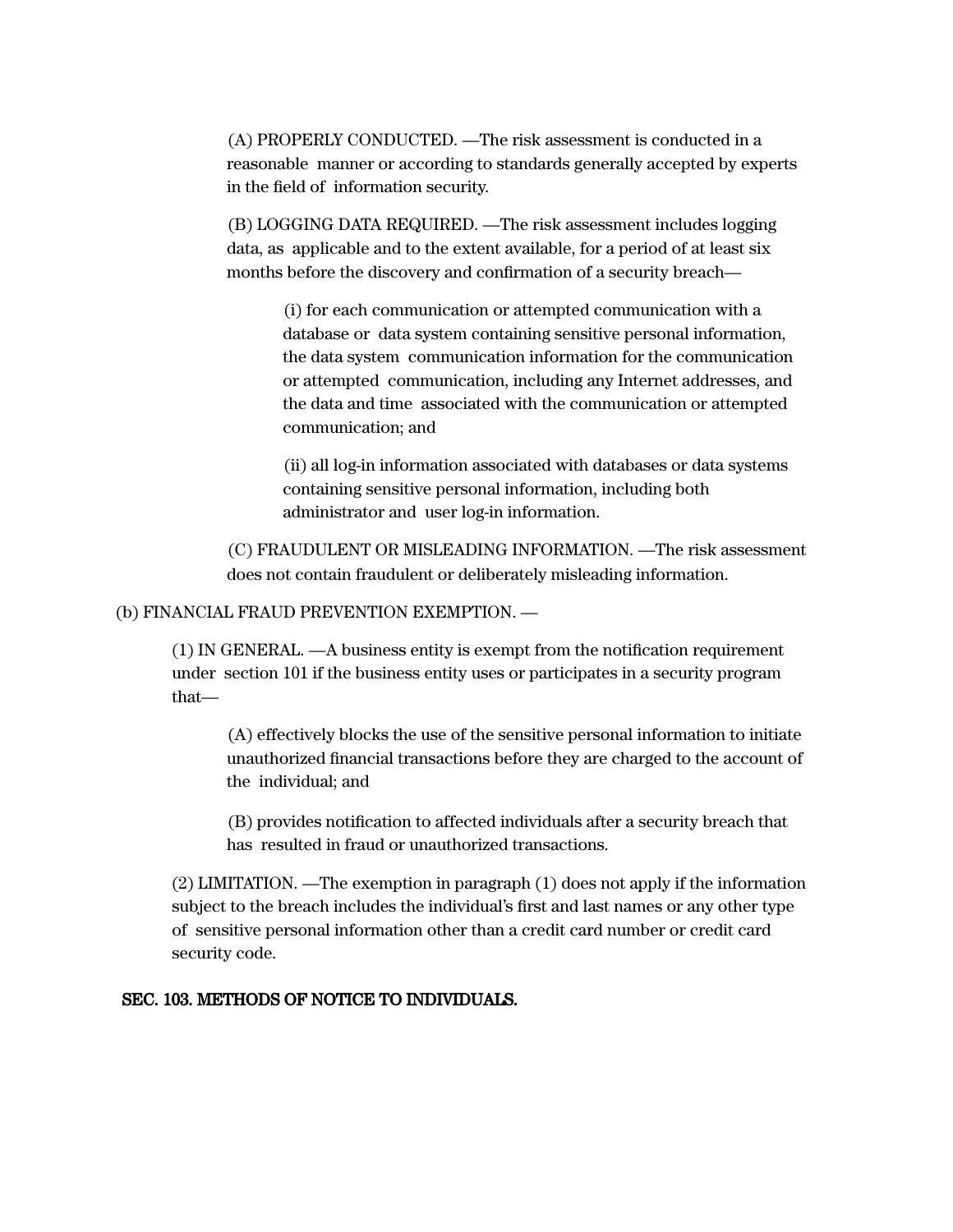(a) IN GENERAL.—Notice provided by a covered entity as required by section 101 shall be sufficient if it includes individual notice, web site or digital interface notice, and, if required, media notice, as described below.

(1) INDIVIDUAL NOTICE.—Notice to individuals shall be provided by one of the following means:

(A) written notice to the last known mailing address of the individual in the records of the covered entity;

(B) telephone notice reasonably calculated to notify the individual personally;

> (C) e-mail notice, if the individual has consented to receive such notice and the notice is consistent with the provisions permitting electronic transmission of notices under section 101 of the Electronic Signatures in Global and National Commerce Act (section 7001 of title 15, United States Code); or

(D) if the covered entity does not have any of the means of contacting the individual specified in paragraphs (A), (B), or (C), a conspicuous message reasonably calculated to notify the individual personally through their account with the covered entity's website or other digital interface, such as a mobile application.

(2) WEB SITE OR DIGITAL INTERFACE NOTICE.—If a covered entity subject to the requirements of section 101 maintains a website or other digital interface, such as a mobile application, such entity shall post conspicuous notice on that website and interface for a period of not less than 90 days.

(3) MEDIA NOTICE.—If the number of residents of a State whose sensitive personal information was, or is reasonably believed to have been, accessed or acquired by an unauthorized person exceeds 5,000, the covered entity shall provide notice to media reasonably calculated to reach such individuals, such as major media outlets serving the relevant State or jurisdiction.

(b) MODIFIED NOTICE BY RULEMAKING.—The Commission may, by rule promulgated under section 553 of title 5, United States Code, amend the method of notice required by this section in a manner that will accomplish the purposes of this title.

### SEC. 104. CONTENT OF NOTICE TO INDIVIDUALS.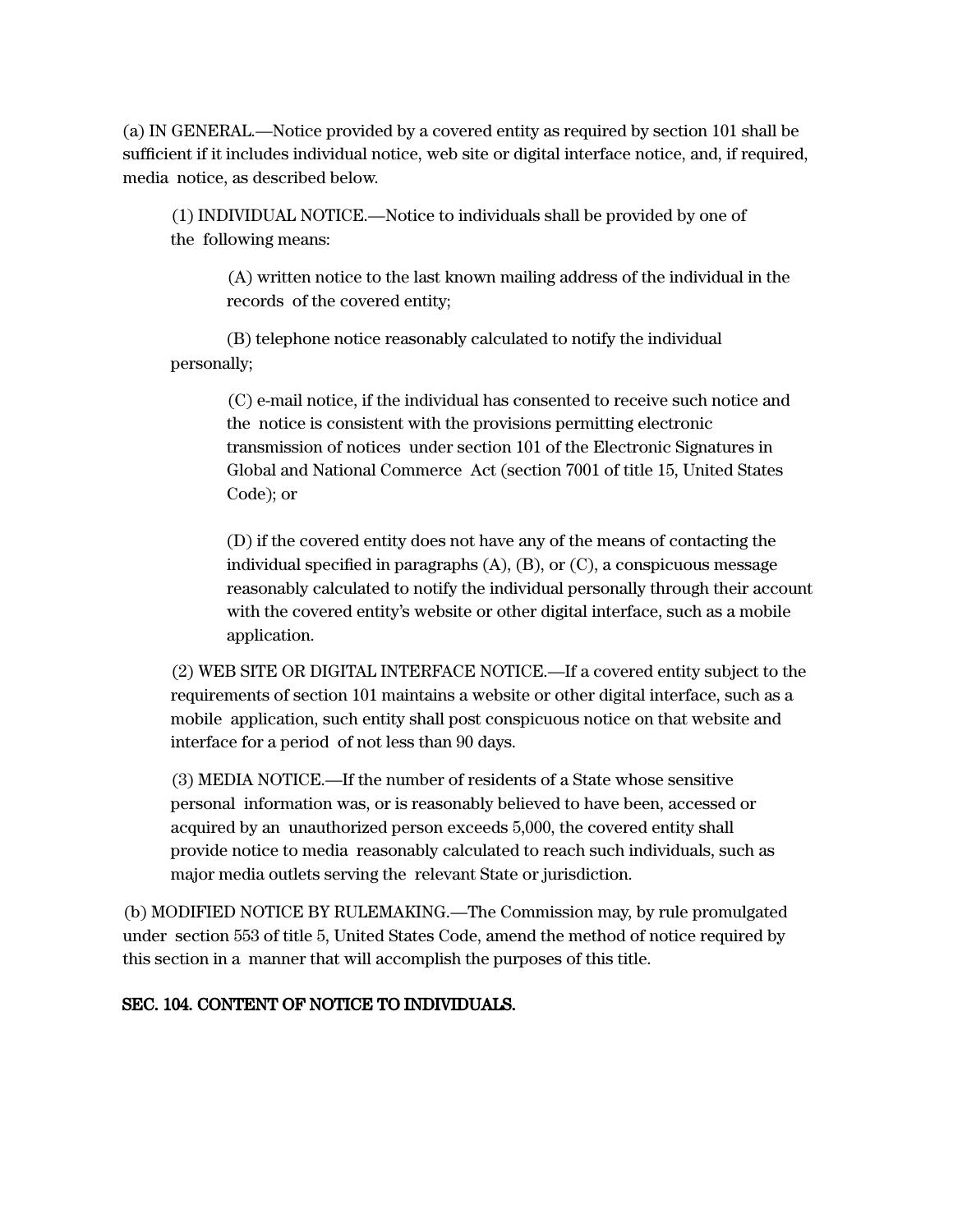(a) IN GENERAL.—Regardless of the method by which notice is provided to individuals under section 103, such notice shall include—

(1) a description of the categories of sensitive personal information that was, or is reasonably believed to have been, accessed or acquired by an unauthorized person, including the entity breached and, to the extent possible, the estimated date range of the security breach;

(2) contact information, including a telephone number and electronic mail address,—

(A) that the individual may use to contact the covered entity, or the agent of the covered entity; and

(B) from which the individual may learn what types of sensitive personal information the covered entity maintained about that individual;

(3) the toll-free contact telephone numbers and website addresses for the major credit reporting agencies and the Commission; and

(4) regardless of whether the covered entity or a designated third party provides notice pursuant to section 101 of this title, identification of the covered entity that initially collected the individual's sensitive personal information, as practicable.

(b) OBLIGATION TO PROVIDE CREDIT MONITORING.— If the breach involved sensitive personal information as defined in paragraph  $113(d)(1)$  or subsequent rulemaking, the covered entity must ensure that the notice to individuals includes instructions for activating credit monitoring not otherwise freely available for at least two years without cost to the individual.

(c) ADDITIONAL CONTENT.—Notwithstanding section 108 of this title, a State may require that a notice under subsection (a) shall also include information regarding victim protection assistance provided for by that State.

(d) MODIFIED CONTENT BY RULEMAKING.—The Commission may, by rule promulgated under section 553 of title 5, United States Code, amend the content of notice required by this section in a manner that will accomplish the purposes of this title.

# SEC. 105. COORDINATION OF NOTICE WITH CREDIT REPORTING AGENCIES.

Where a covered entity is required to provide notice to more than 5,000 individuals under section 101, the covered entity shall also notify all credit reporting agencies that compile and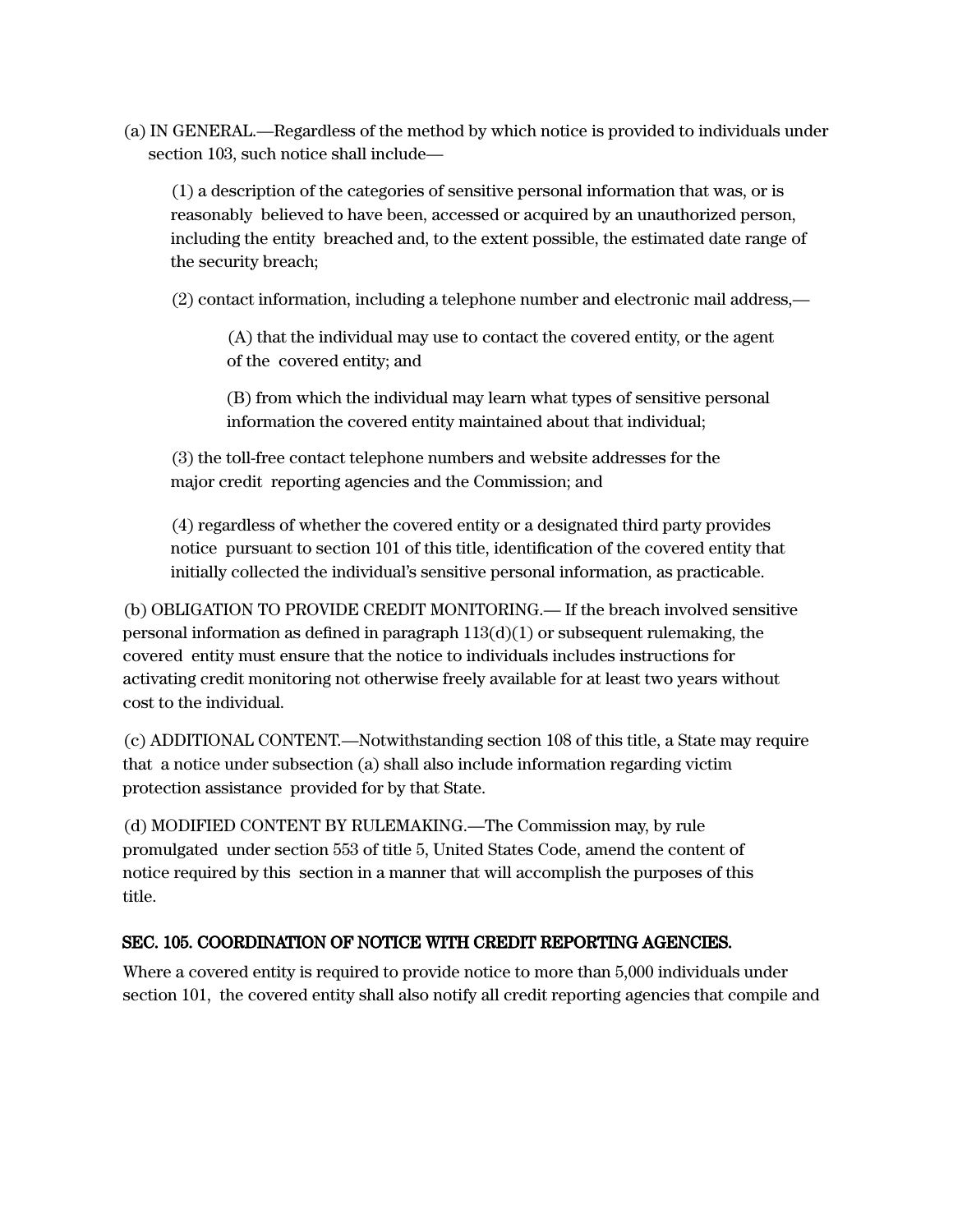maintain files on consumers on a nationwide basis (as defined in section 603(p) of the Fair Credit Reporting Act (section 1681a(p) of title 15, United States Code)) of the timing and distribution of the notices. Such notification shall be given to the consumer credit reporting agencies without unreasonable delay and, if it will not delay notice to the affected individuals, prior to the distribution of notices to the affected individuals.

# SEC. 106. NOTIFICATION TO THE FEDERAL GOVERNMENT AND FOR OTHER PURPOSES.

(a) NOTIFICATION OF HIGH-RISK BREACHES OF SENSITIVE PERSONAL INFORMATION.

(1) IN GENERAL.—Any covered entity shall notify the Federal Breach Notification Recipient if a security breach—

(A) is reasonably believed to involve the access or acquisition of the sensitive personal information of more than 5,000 individuals;

(B) involves access to, or the integrity of, a database, networked or integrated databases, or other information system containing the sensitive personal information of more than 500,000 individuals;

(2) COMMISSION RULEMAKING.—Not later than one year after the date of the enactment of this title—

(A) in consultation with the Attorney General, the Secretary of Homeland Security, and the National Cyber Director, the Commission shall promulgate regulations, as necessary, under section 553 of title 5, United States Code, defining what information about incidents, threats, and vulnerabilities notifications under subsection (a)(1) must contain; and

(B) in consultation with the Attorney General, the Secretary of Homeland Security, and the National Cyber Director, the Commission shall promulgate regulations, as necessary, under section 553 of title 5, United States Code, to adjust the thresholds for notification to the authorities under subsections  $(a)(1)$  and  $(b)(1)$  to ensure adequate information protection if any information required to be submitted under paragraph  $(a)(3)(A)$  is subject to information protection controls established by federal law or regulation apart from this title, and to otherwise facilitate the purposes of this section.

(b) NOTIFICATION OF OTHER SECURITY BREACHES WITH HEIGHTENED RISK.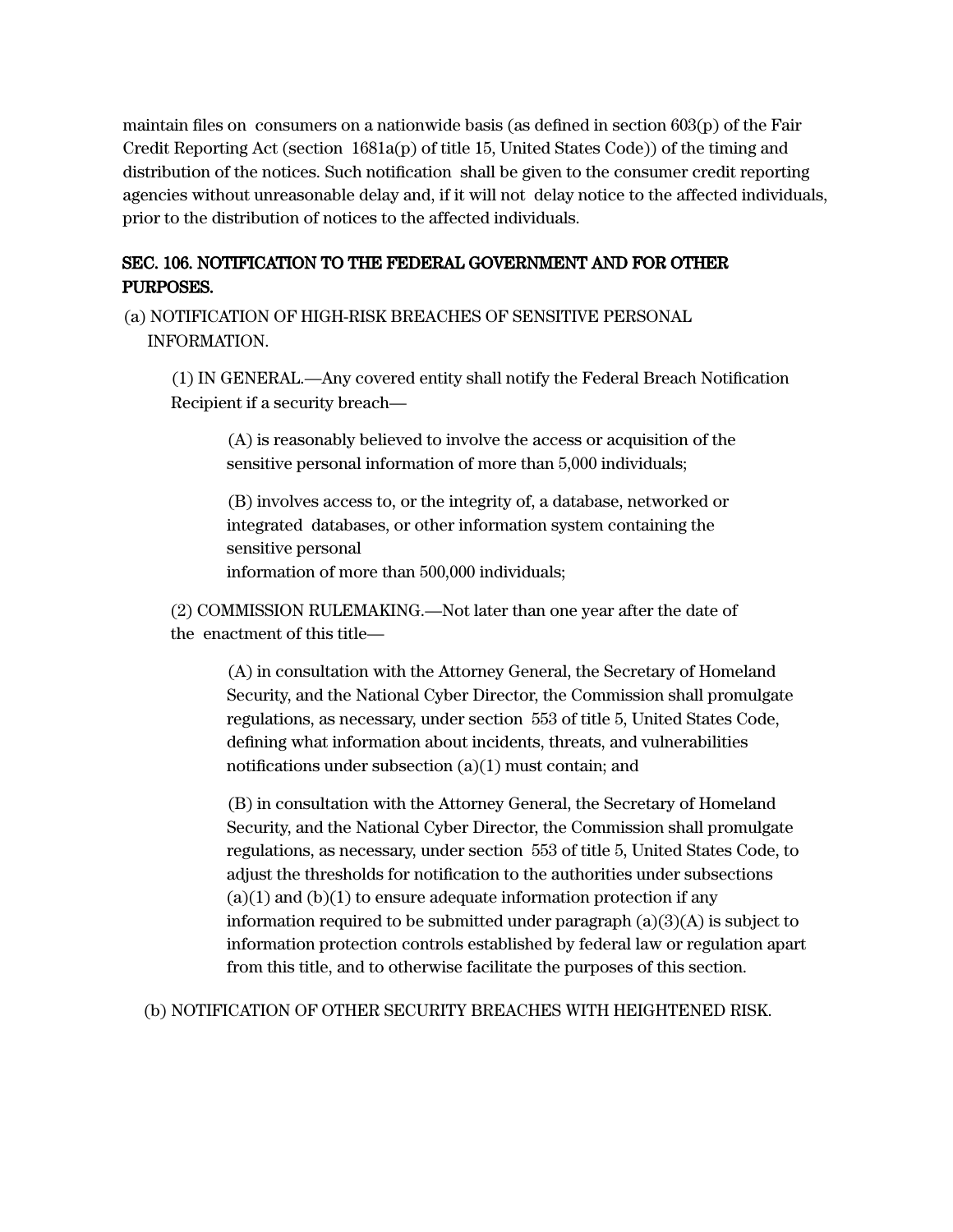(1) IN GENERAL.—Notwithstanding the notice and notification obligations under sections 101 and 106(a), any covered entity shall notify the Federal Breach Notification Recipient if a security breach is reasonably believed to involve—

(A) the access to or acquisition or integrity of:

(i) Controlled Technical Information; technical data designated on the United States Munitions List at 22 C.F.R. section 121.1;

(ii) information constituting items listed on the Commerce Control List at 15 C.F.R. part 774 supplement number 1;

(iii) Unclassified Controlled Nuclear Information under the Atomic Energy Act, section 2168 of title 42, United States Code, and 10 C.F.R. Part 1017;

(iv) information controlled under 10 C.F.R. Part 810;

(v) restricted or formerly restricted data under the Atomic Energy Act, section 2162 of title 42, United States Code;

(vi) special nuclear materials under section 128 of title 10, United States Code; or

(vii) aviation security information under the Federal Aviation Act, section 40119 of title 49, United States Code;

(B) inaccessibility of data due to a ransomware attack;

(C) unauthorized access to an operational technology network; or

(D) unauthorized access to a software build system, software development system, or any such other such system that develops, manages, or distributes software updates to proprietary hardware or software.

(2) CONTENT OF NOTIFICATION.—Notification required under this subsection shall include: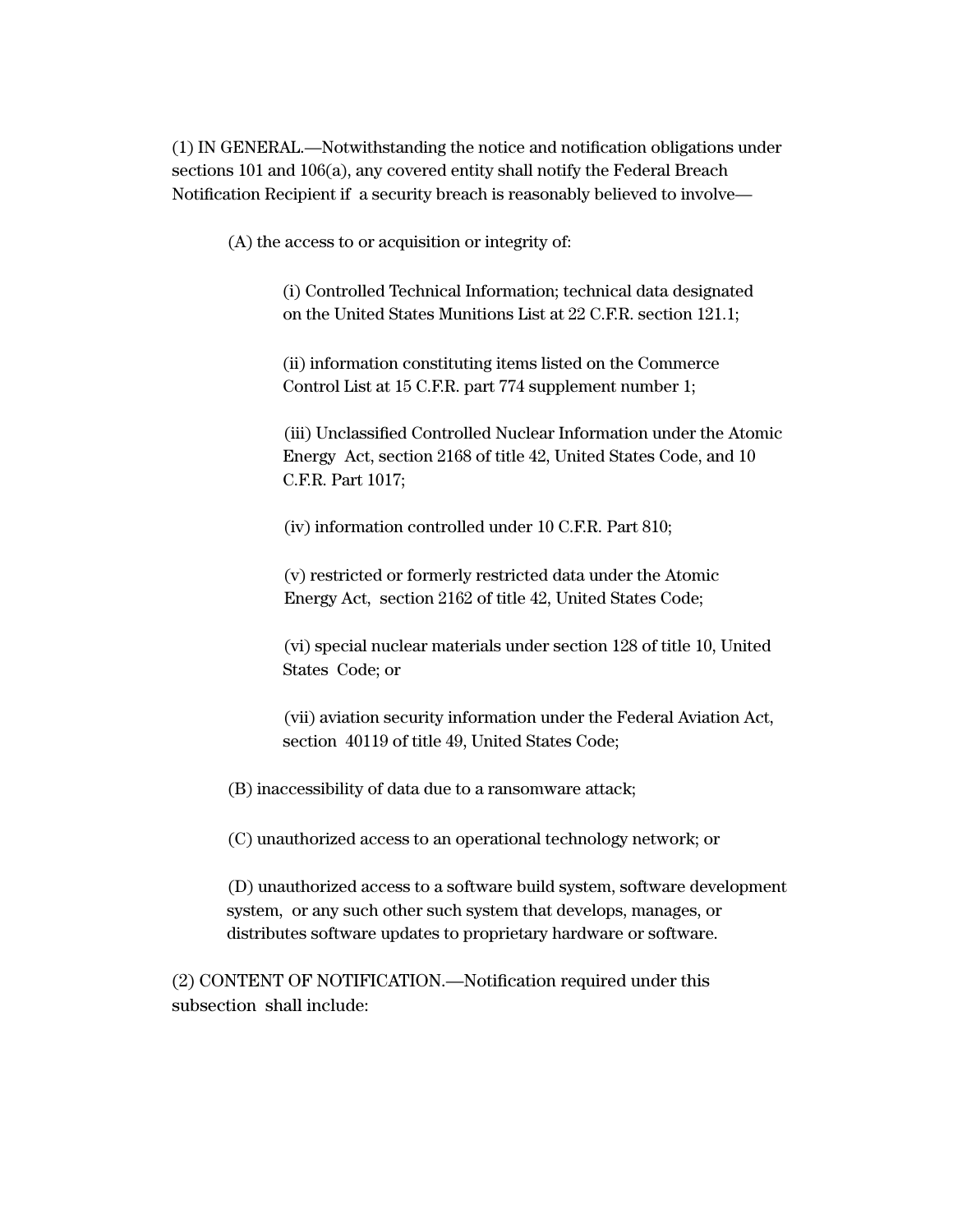(A) a description of the security breach, including identification of the affected databases, information systems, or devices that were, or are reasonably believed to have been, accessed by an unauthorized person, and the estimated date range of the security breach;

(B) where applicable, a description of the vulnerabilities, tactics, techniques, and procedures used to accomplish the unauthorized access;

(C) where applicable, any identifying information related to the malicious actor;

(D) where applicable, identification of the category or categories of information that was, or is reasonably believed to have been, accessed or acquired by an unauthorized person; and

(E) contact information, such as a telephone number or electronic mail address, that the government may use to contact the covered entity or an agent of the covered entity;

(3) REGULATORY USE.—Information disclosed pursuant to subsection (b)(3) that is not otherwise available (including, but not limited to, any information in notices to individuals described in section 104), shall not be used by any Federal, state, local, tribal, or territorial government to sanction or otherwise punish the entity disclosing the information.

(4) PRESERVATION OF PRIVILEGE.—Disclosure of information pursuant to this subsection or by a covered entity to the Federal Breach Notification Recipient, the Cybersecurity and Infrastructure Security Agency, the Federal Bureau of Investigation, the United States Secret Service, or national security authorities for the purposes of furthering the prevention, detection, investigation, or prosecution of a security breach of their systems shall not waive any otherwise applicable privilege, immunity, or protection provided by law.

(5) EXEMPTION FROM DISCLOSURE.—Information disclosed pursuant to this subsection or by a covered entity for the purposes of furthering the prevention, detection, investigation, or prosecution of a security breach of their systems, shall be withheld, without discretion, from the public under section  $552(b)(3)(B)$  of title 5, United States Code.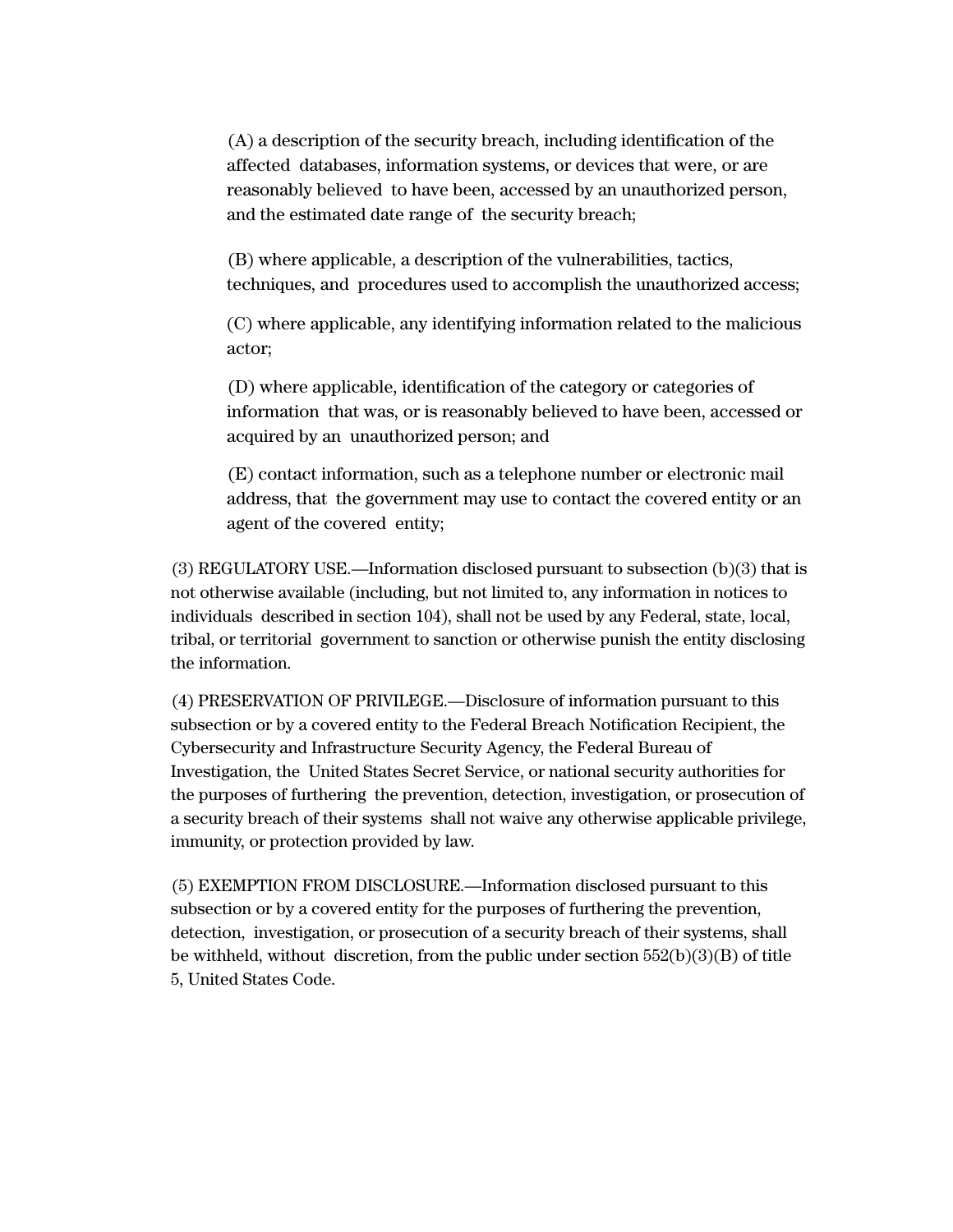(6) EXCEPTION.—This subsection shall not apply if the covered entity discovered and confirmed the security breach through notification from the federal government. Federal government entities providing notification to covered entities of security breaches shall at the same time provide notification to the Federal Breach Notification Recipient.

### (c) FEDERAL BREACH NOTIFICATION RECIPIENT.

(1) The Federal Breach Notification Recipient shall be an entity or mechanism within the Department of Justice or Department of Homeland Security and shall be designated by the National Cyber Director. The Attorney General and Secretary of Homeland Security, in consultation with the National Cyber Director, shall jointly develop and issue operating procedures for the Federal Breach Notification Recipient and, beginning with the date of inception of the Federal Breach Notification Recipient, biannually review such procedures and amend them as needed.

(2) Whenever the Federal Breach Notification Recipient receives a notification from a covered entity, service provider, or federal government entity under this title, it shall immediately notify and provide all information contained in the notification to the Federal Bureau of Investigation, the United States Secret Service, the Cybersecurity and Infrastructure Security Agency, and the National Cyber Director. The Federal Breach Notification Recipient shall also make such information available as appropriate to other Federal agencies for law enforcement, national security, or cyber security purposes.

### (c) TIMING OF NOTIFICATION BY THE COVERED ENTITY.—

(1) IN GENERAL.—The notifications by the covered entity to the federal government required under this section shall be provided as promptly as possible, but must occur at least 72 hours before notice to an individual pursuant to subsection 101(d), or 10 days after discovery and confirmation of the security breach requiring notice, whichever comes first.

(d) EXTENSION FOR NOTICE TO INDIVIDUALS.—If a covered entity notifies federal law enforcement within 72 hours of discovery and confirmation of a security breach, notice to individuals under section 101 shall be made within 40 days of discovery and confirmation of the security breach, unless such notice to individuals is delayed pursuant to subsection 101(e).

(e) PRESERVATION OF EXISTING OBLIGATIONS.—Nothing in this title shall modify,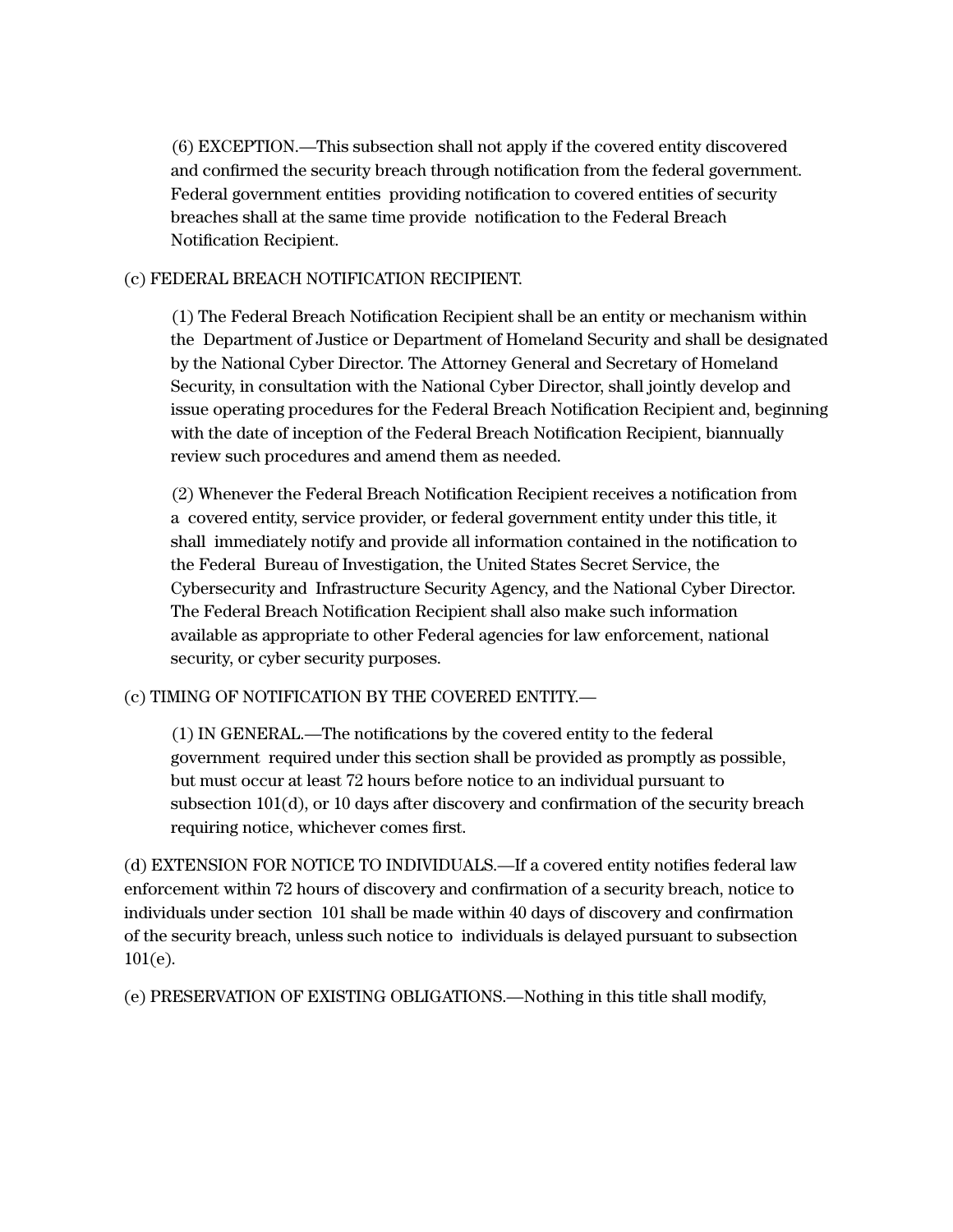prevent, or abrogate any notice or notification obligations under government contracts, enforceable agreements with the government, or other Federal law.

# SEC. 107. ENFORCEMENT.

(a) UNFAIR OR DECEPTIVE ACTS OR PRACTICES.—Compliance with the requirements imposed under this title shall be enforced under the Federal Trade Commission Act (sections 41 et seq. of title 15, United States Code) by the Commission with respect to covered entities subject to this title. For the purpose of the exercise by the Commission of its functions and powers under the Federal Trade Commission Act, a violation of any requirement or prohibition imposed under this title shall constitute an unfair or deceptive act or practice in commerce in violation of a regulation promulgated under section  $18(a)(1)(B)$  of the Federal Trade Commission Act (section  $57a(a)(1)(B)$  of title 15, United States Code) regarding unfair or deceptive acts or practices and shall be subject to enforcement by the Commission under that Act with respect to any covered entity.

(b) ENFORCEMENT.—All of the functions and powers of the Commission under the Federal Trade Commission Act are available to the Commission to enforce compliance by any person with the requirements imposed under this title. Notwithstanding sections  $4, 5(a)(2)$ , or 6 of the Federal Trade Commission Act (sections 44, 45(a)(2), or 46 of title 15, United States Code) or any jurisdictional limitation of the Commission, the Commission shall also enforce this title, in the same manner provided in this section, with respect to—

(1) organizations not organized to carry on business for their own profit or that of their members; and

(2) common carriers subject to the Communications Act of 1934 (section 151 of title 47, United States Code) and Acts amendatory thereof and supplementary thereto.

(c) COMMON CARRIERS.—Where enforcement relates to common carriers subject to the Communications Act of 1934 (sections 151 et seq. of title 47, United States Code) and Acts amendatory thereof and supplementary thereto, the Commission will coordinate with the Federal Communications Commission.

(d) FINANCIAL SERVICES.—Where enforcement relates to information associated with the provision of financial products or services by an entity that provides a consumer financial product or service as defined in section 1002 of the Consumer Financial Protection Act of 2010 (section 5481 of title 12, United States Code)), the Commission will notify the Consumer Financial Protection Bureau.

(e) NOTIFICATION.—Where enforcement relates to matters implicating the jurisdiction or authorities of another Federal agency, the Commission will notify that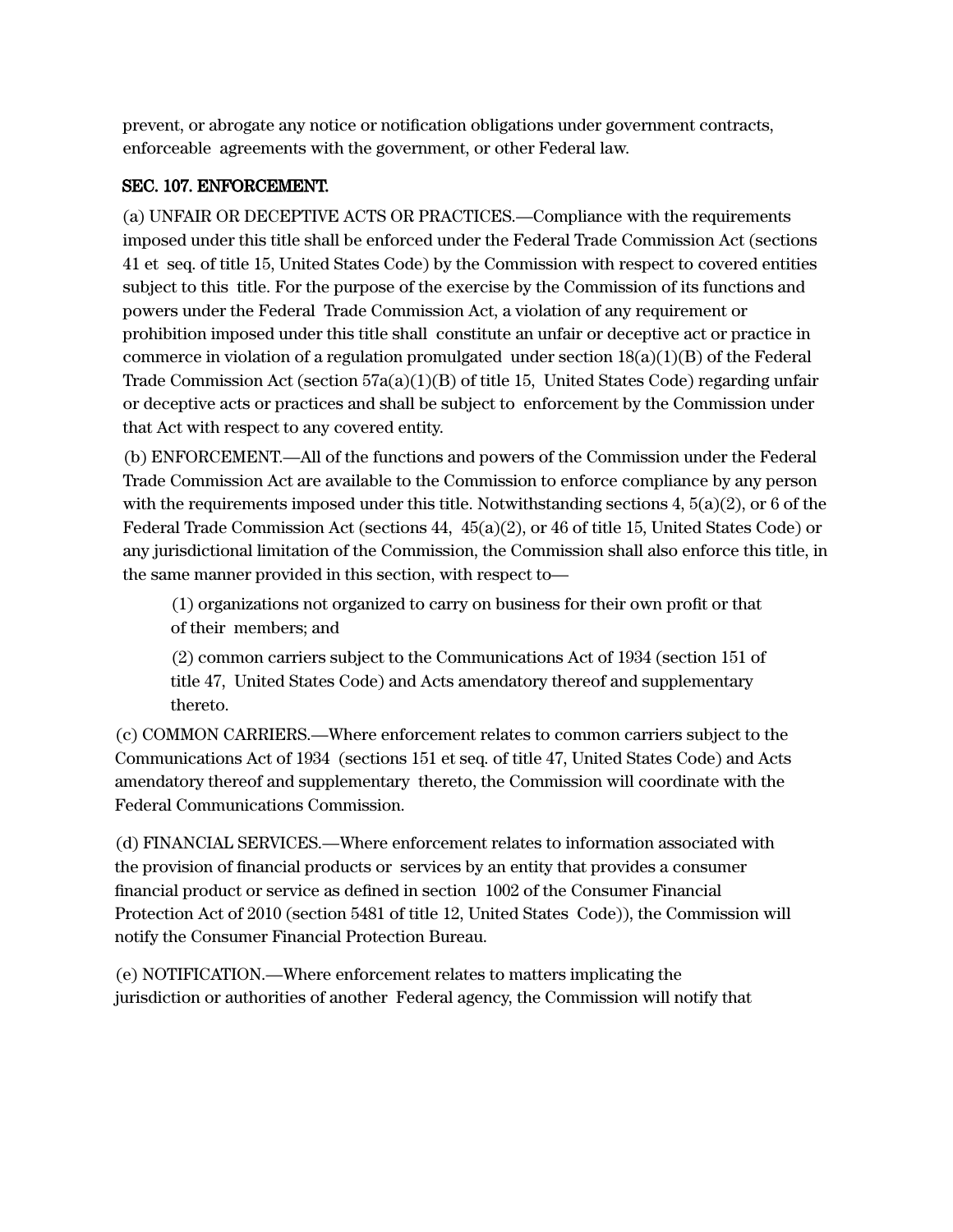agency as appropriate.

(f) DECONFLICTION.—The Commission and Attorney General shall jointly develop procedures to de-conflict investigations deriving from obligations under this title.

(g) CONSTRUCTION.—Nothing in this title shall be construed to limit the authority of the Federal Trade Commission under any other provision of law.

### SEC. 108. ENFORCEMENT BY STATE ATTORNEYS GENERAL.

(a) IN GENERAL.—

(1) CIVIL ACTIONS.—In any case in which either the attorney general of a State, or any State or local law enforcement agency authorized by the State attorney general or by State statute to prosecute violations of consumer protection law, has reason to believe that an interest of the residents of that State has been or is threatened or adversely affected by the engagement of a covered entity in a practice that is prohibited under this title or the failure to meet a requirement imposed under this title, the attorney general of the State, or the authorized State or local law enforcement agency on behalf of the residents of the agency's jurisdiction, may bring a civil action on behalf of the residents of the State or jurisdiction in a district court of the United States of appropriate jurisdiction or any other court of competent jurisdiction, including a State court, to—

(A) enjoin that practice;

(B) enforce compliance with this title; or

(C) impose civil penalties of not more than \$1,000 per day per individual whose sensitive personal information was, or is reasonably believed to have been,

accessed or acquired without authorization, up to a maximum of \$1,000,000 per violation unless such conduct is found to be willful or intentional.

(2) NOTICE.—At least 30 days before filing an action under paragraph (1), the attorney general of the State, or the State or local law enforcement agency, shall provide to the Attorney General and the Commission—

(A) written notice of the action; and

(B) the complaint for the action.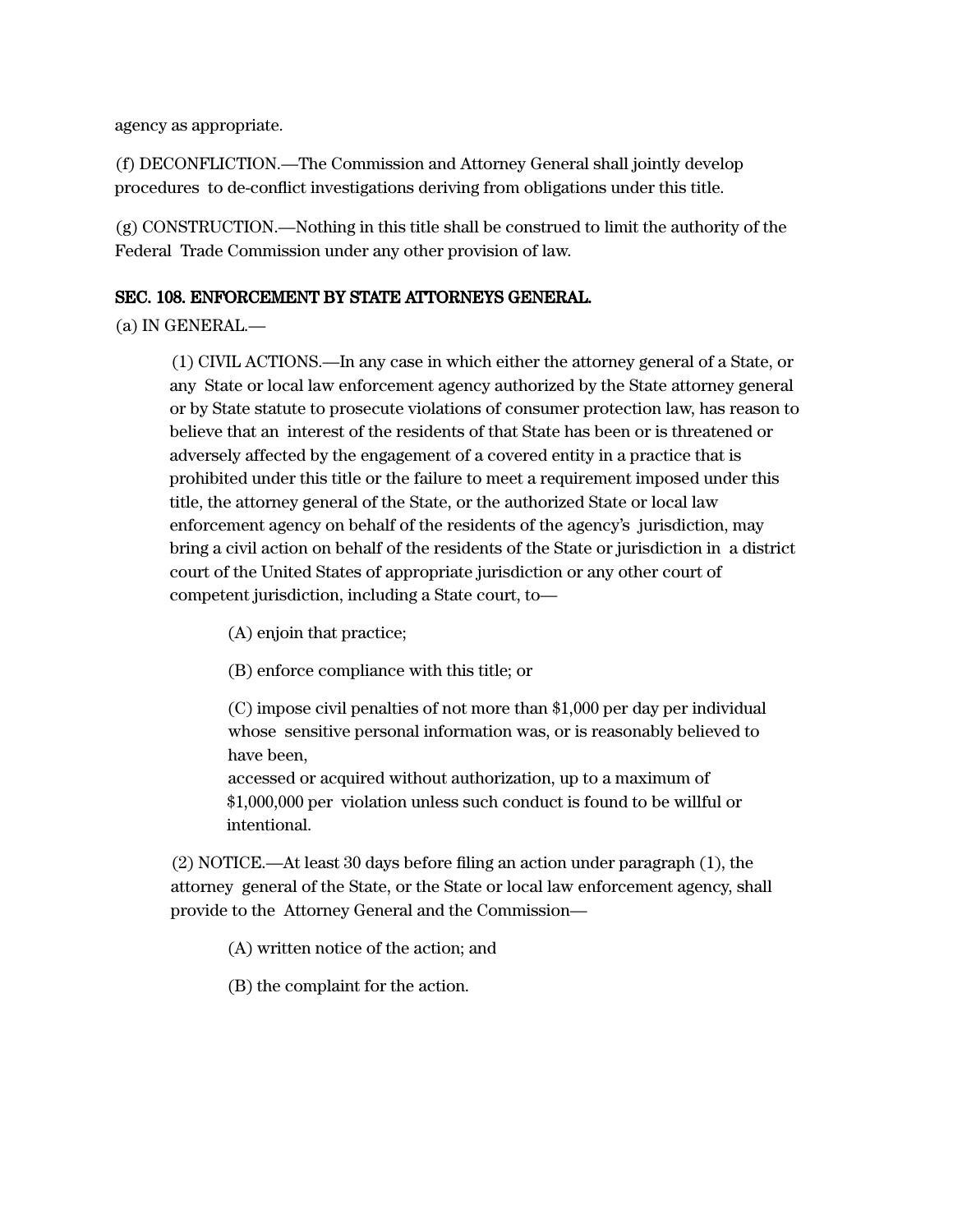(3) LIMITATION.—Civil actions described in subsection (a) shall not be filed if the Attorney General certifies that the filing would impede a criminal investigation or national security activity.

(b) FEDERAL PROCEEDINGS.—Upon receiving notice under paragraph  $(a)(2)$ , the Commission shall have the right to-

> (1) move to intervene and stay the action, pending the final disposition of a pending Federal proceeding or action;

(2) initiate an action in the appropriate United States district court under section 107 and move to consolidate all pending actions, including State actions, in such court;

(3) intervene in an action brought under paragraph (a)(2); or

(4) file petitions for appeal.

(c) PENDING PROCEEDINGS.—If the Commission has instituted a proceeding or action for a violation of this title or any regulations promulgated thereunder, no attorney general of a State or State or local law enforcement agency may, during the pendency of such proceeding or action, bring an action under this title against any defendant named in such civil action for any violation that is alleged in that proceeding or action.

(d) CONSTRUCTION.—For purposes of bringing any civil action under subsection (a), nothing in this title regarding notice or notification shall be construed to prevent an attorney general of a State or a State or local law enforcement agency from exercising the powers conferred on such attorney general by the laws of that State to—

(1) conduct investigations;

(2) administer oaths or affirmations; or

(3) compel the attendance of witnesses or the production of documentary and other evidence.

# (e) VENUE; SERVICE OF PROCESS.—

(1) VENUE.—Any action brought under subsection (a) may be brought in—

(A) the district court of the United States that meets applicable requirements relating to venue under section 1391 of title 28, United States Code; or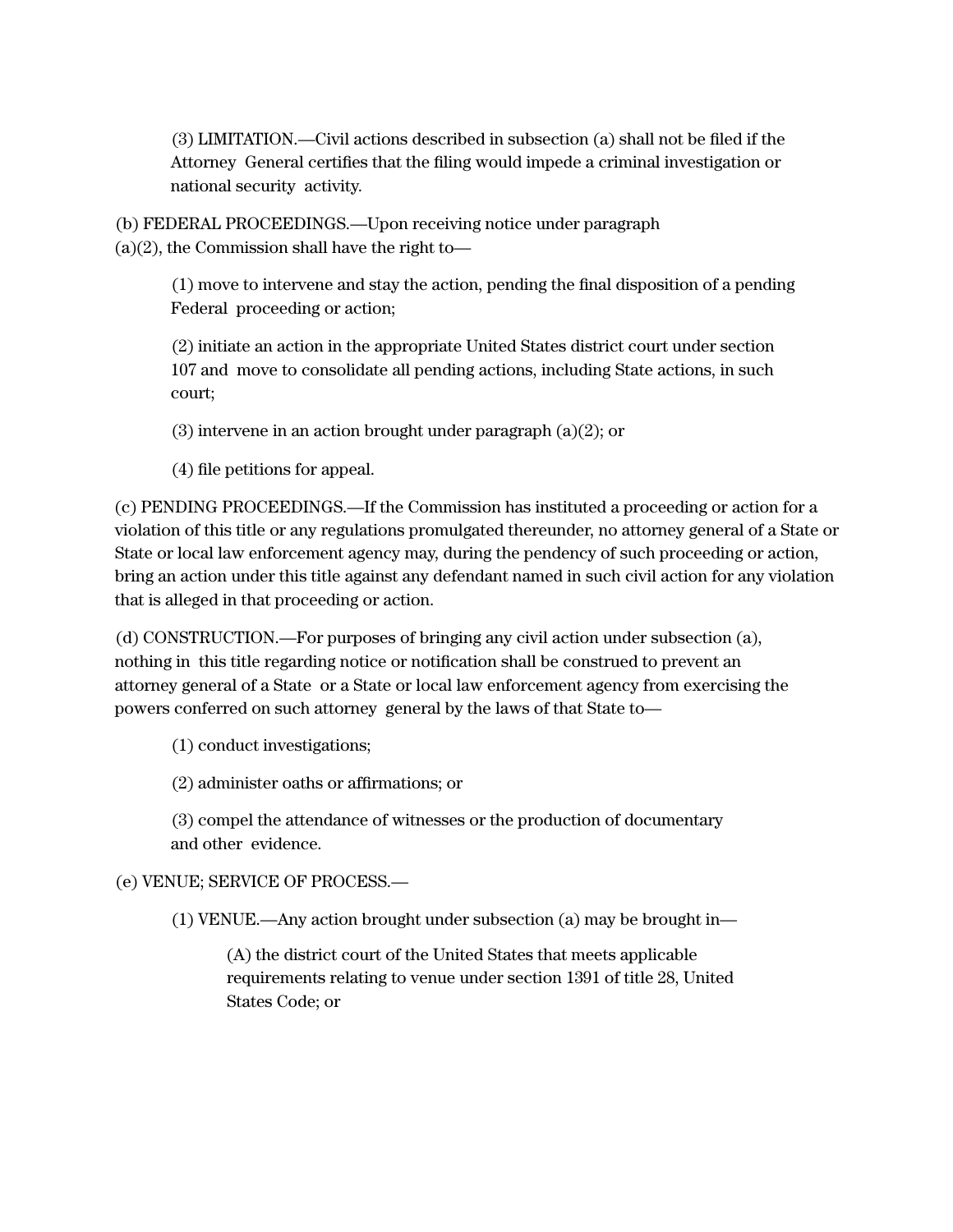(B) another court of competent jurisdiction.

(2) SERVICE OF PROCESS.—In an action brought under subsection (a), process may be served in any district in which the defendant—

(A) is an inhabitant; or

(B) may be found.

### SEC. 109. EFFECT ON STATE LAW.

The provisions of this title shall supersede any provision of the law of any State, or a political subdivision thereof, to the extent such provision relates to notice to individuals by a covered entity of a security breach of digital data, except as provided in section 103(c).

# SEC. 110. CONGRESSIONAL REPORTING

The Chairman of the Federal Trade Commission, in consultation with the Attorney General and Secretary of Homeland Security, shall report to Congress not later than 18 months after the date of enactment of this title, and upon the request by Congress thereafter, on the implementation of this title.

# SEC. 111. EXCLUSIONS.

Nothing in this title shall apply to—

(a) covered entities to the extent that they act as covered entities and business associates subject to the Health Information Technology for Economic and Clinical Health Act (section 17932 of title 42,

United States Code), including the data breach notification requirements and implementing regulations of that Act;

(b) covered entities to the extent that they act as vendors of personal health records and third party service providers subject to the Health Information Technology for Economic and Clinical Health Act (section 17937 of title 42, United States Code), including the data breach notification requirements and implementing regulations of that Act;

(c) National Security Systems, as defined in section 3552 of title 44 of the United States Code, provided that in the event of a security breach of a National Security System operated by a covered entity on behalf of a United States Government agency or department, the covered entity shall notify the relevant agency or department as promptly as possible, and within no more than 15 days, and provide all relevant information. The content of such notification shall be consistent with Sec. 105(b)(2) of this Act. An agency or department receiving such a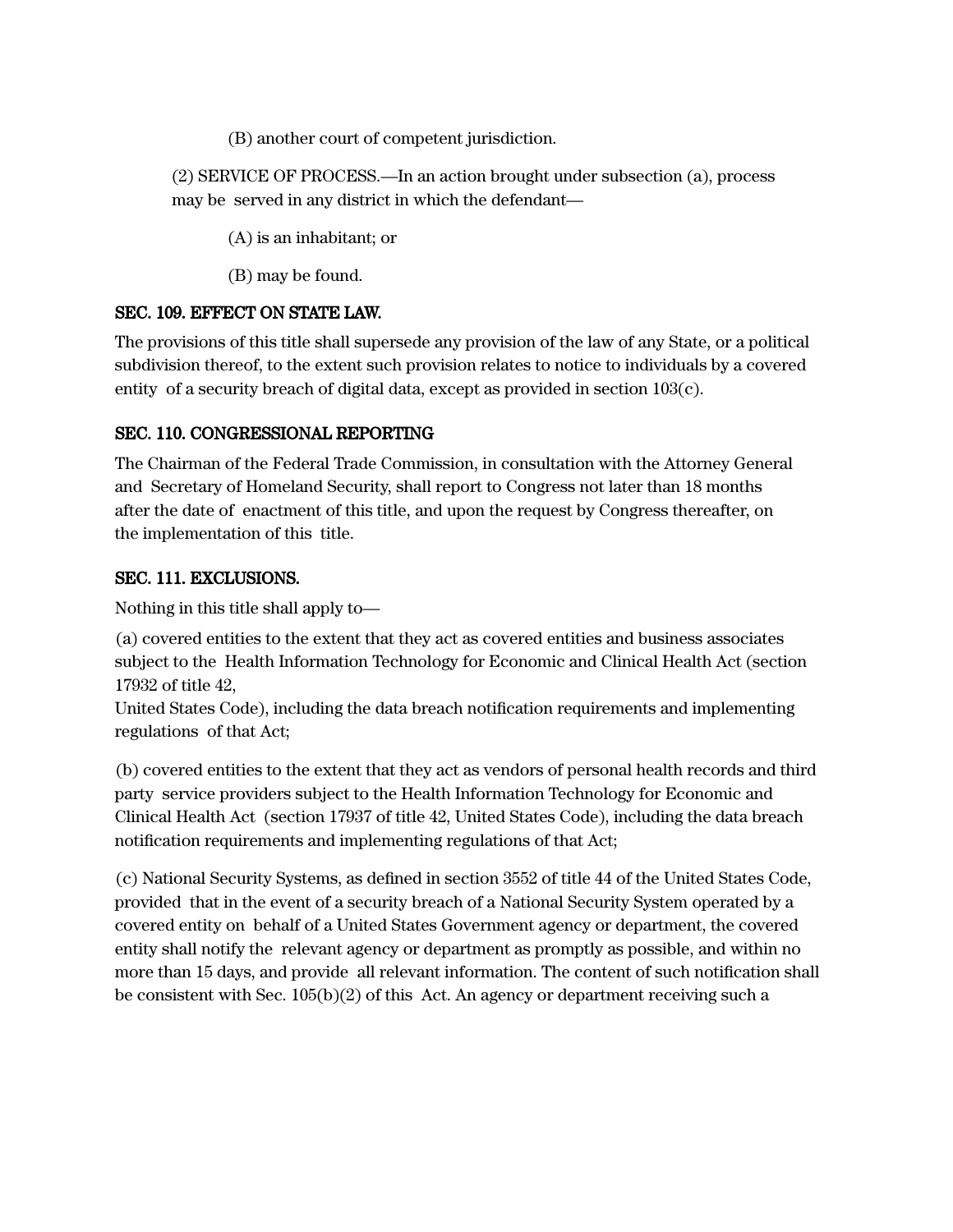notification from a covered entity shall comply with applicable reporting and notification requirements which may include policies, procedures, guidelines, instructions and standards levied in accordance with other applicable law, Executive order, and Presidential policy; and

(d) Intelligence Community "information technology," as defined in section 11101 of title 40 of the United States Code, provided that in the event of a security breach of Intelligence Community "information technology" operated by a covered entity on behalf of a United States Government agency or department, the covered entity shall notify the relevant agency or department as promptly as possible and within no more than 15 days, and provide all relevant information. The content of such notification shall be consistent with Sec. 105(b)(2) of this Act. An agency or department receiving such a notification from a covered entity shall comply with applicable reporting and notification requirements which may include policies, procedures, guidelines, instructions and standards levied in accordance with other applicable law, Executive order, and Presidential policy. . The definition of the term "Intelligence Community" is the same as set forth in section 3003 of title 50 of the United States Code.

### SEC. 112. EFFECTIVE DATE.

This title shall take effect 90 days after the date of enactment.

### SEC. 113. DEFINITIONS.

In this title, the following definitions shall apply:

(a) COMMISSION.—The term "Commission" means the Federal Trade Commission.

(b) COVERED ENTITY.—The term "covered entity" means any non-governmental organization, corporation, trust, partnership, sole proprietorship, unincorporated association, or venture, whether or not established to make a profit, other than a service provider as defined in this section, engaged in or affecting interstate commerce, that accesses, acquires, maintains, disposes of, uses, stores, sells, or communicates sensitive personal information in or through one or more electronic systems, networks, or services.

### (c) SECURITY BREACH.—

(1) IN GENERAL.—The term "security breach" means a compromise of the confidentiality, integrity, or availability of, or the loss of, digital data without or in excess of authorization.

(2) EXCLUSION.—The term "security breach" does not include any lawfully authorized investigative, protective, or intelligence activity of, or voluntary disclosure to, an agency of the United States, a State, or a political subdivision of a State.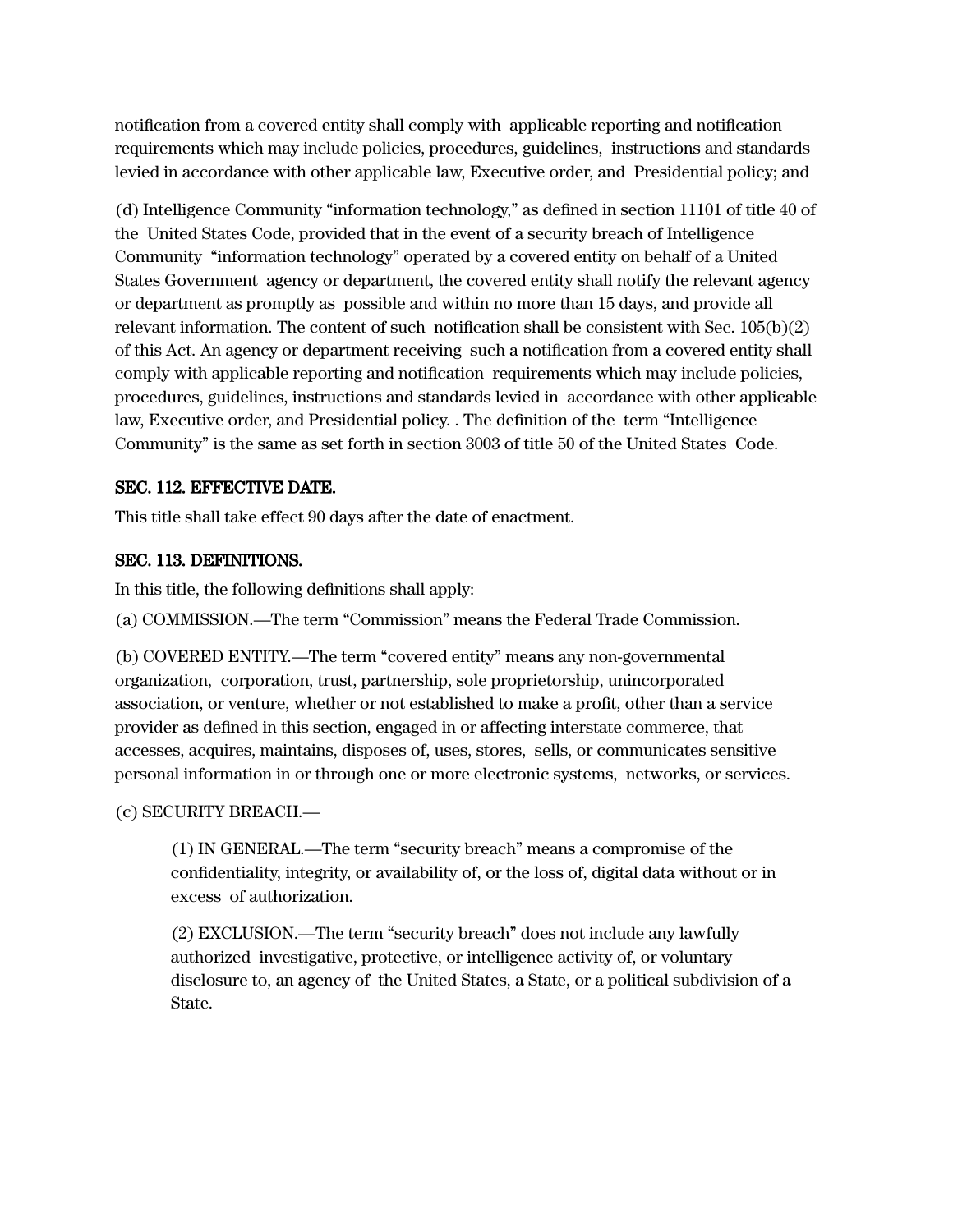#### (d) SENSITIVE PERSONAL INFORMATION.—

(1) The term "sensitive personal information" means information or compilation of information, in electronic or digital form that includes one or more of the following—

(A) an individual's first and last name (or first initial and last name), address, or telephone number, in combination with a driver's license number or equivalent State identification number, passport number, military identification number, or

other unique identification number issued on a government document that is used to verify the identity of a specific individual;

(B) a financial account number, including bank account number, credit card

> number, or debit card number, in combination with any security code, access code, password, expiration date, or other personal identification information necessary to access the financial account or conduct a transaction that will credit or debit the financial account;

(C) any unique biometric data, such as a fingerprint, voice print, facial print, retina or iris image, genomic data, or other unique physical representation or digital representation of biometric data if such biometric data may be used to digitally verify the identity of a specific individual.

(E) the last four digits of a Social Security number in combination with an individual's first and last name (or first initial and last name);

(G) a username, electronic mail address, first and last name of an individual, or other account identifier, in combination with a password, access code, or

security question and answer that would permit access to an account.

(H) any combination of the following data elements:

(i) an individual's first and last name (or first initial and last name).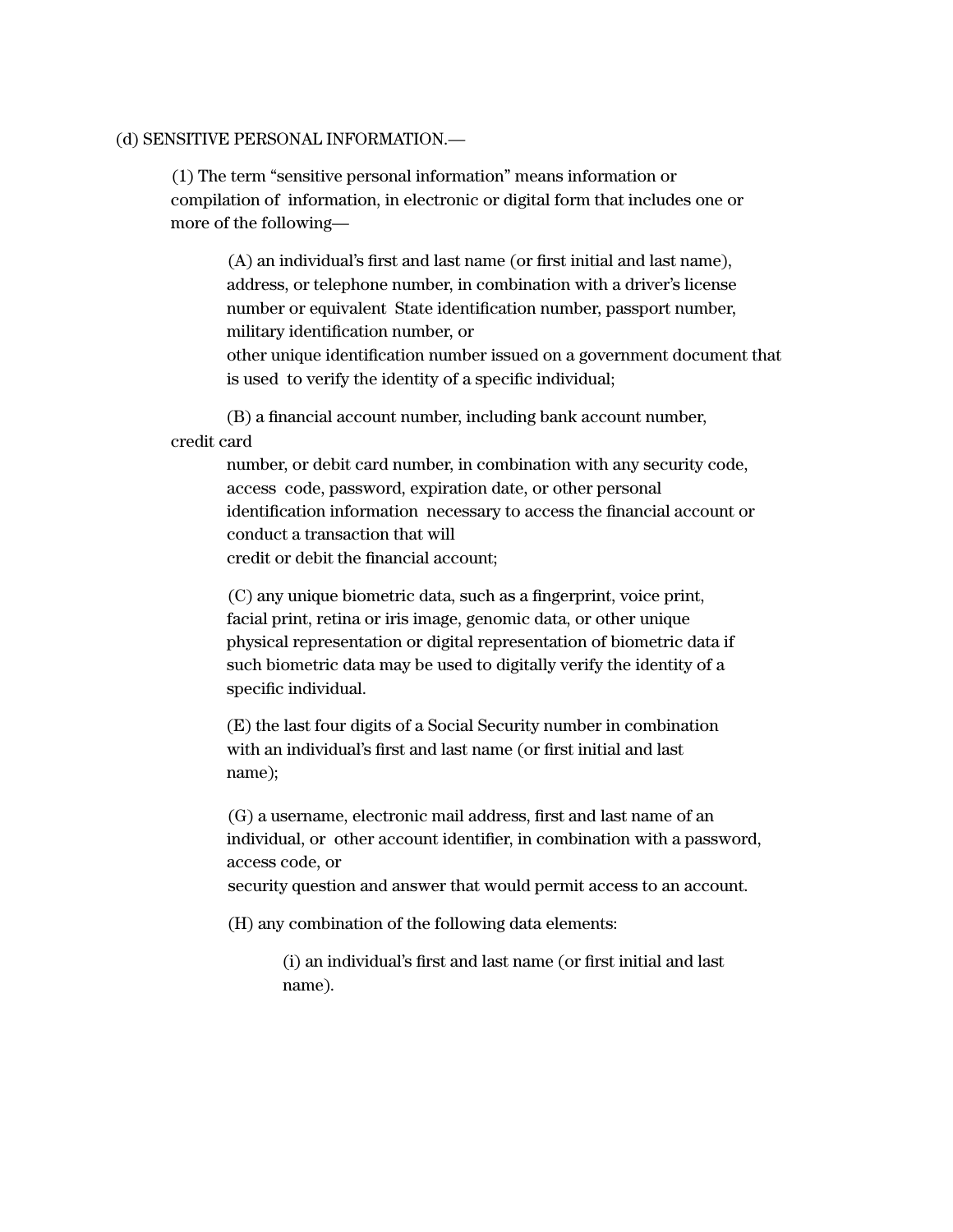(ii) a unique account identifier, including a financial account number or credit or debit card number, electronic identification number, username, or routing code.

(iii) any security code, access code, or password, or source code that could be used to generate such codes or passwords.

#### (2) EXCLUSIONS.—

(A) PUBLIC RECORD INFORMATION.—sensitive personal information does not include information about an individual which has been:

> (i) lawfully made publicly available by, and which the covered entity obtained from, a Federal, State, or local government entity; or

(ii) widely distributed by media.

(B) ENCRYPTED OR SECURED DATA.—sensitive personal information does not include information that is encrypted or secured by any method or technology generally accepted by experts in the field of information security that renders the data elements unusable, unreadable, or indecipherable by unauthorized persons. This exclusion does not apply if any cryptographic keys necessary to enable decryption of such data are also reasonably believed to have been accessed or acquired without authorization.

(3) MODIFIED DEFINITION BY RULEMAKING.—The Commission may, by rule promulgated under section 553 of title 5, United States Code, amend the definition of "sensitive personal information" to the extent that such amendment will not unreasonably impede interstate commerce and will accomplish the purposes of this Act. In amending the definition, the Commission may determine—

(A) that any particular combination of information are sensitive personal information; or

(B) that any particular piece of information, on its own, is sensitive personal information.

(e) RANSOMWARE ATTACK.—A security breach where an attacker gains unauthorized access to a system or network, encrypts the data it contains, and threatens to expose the